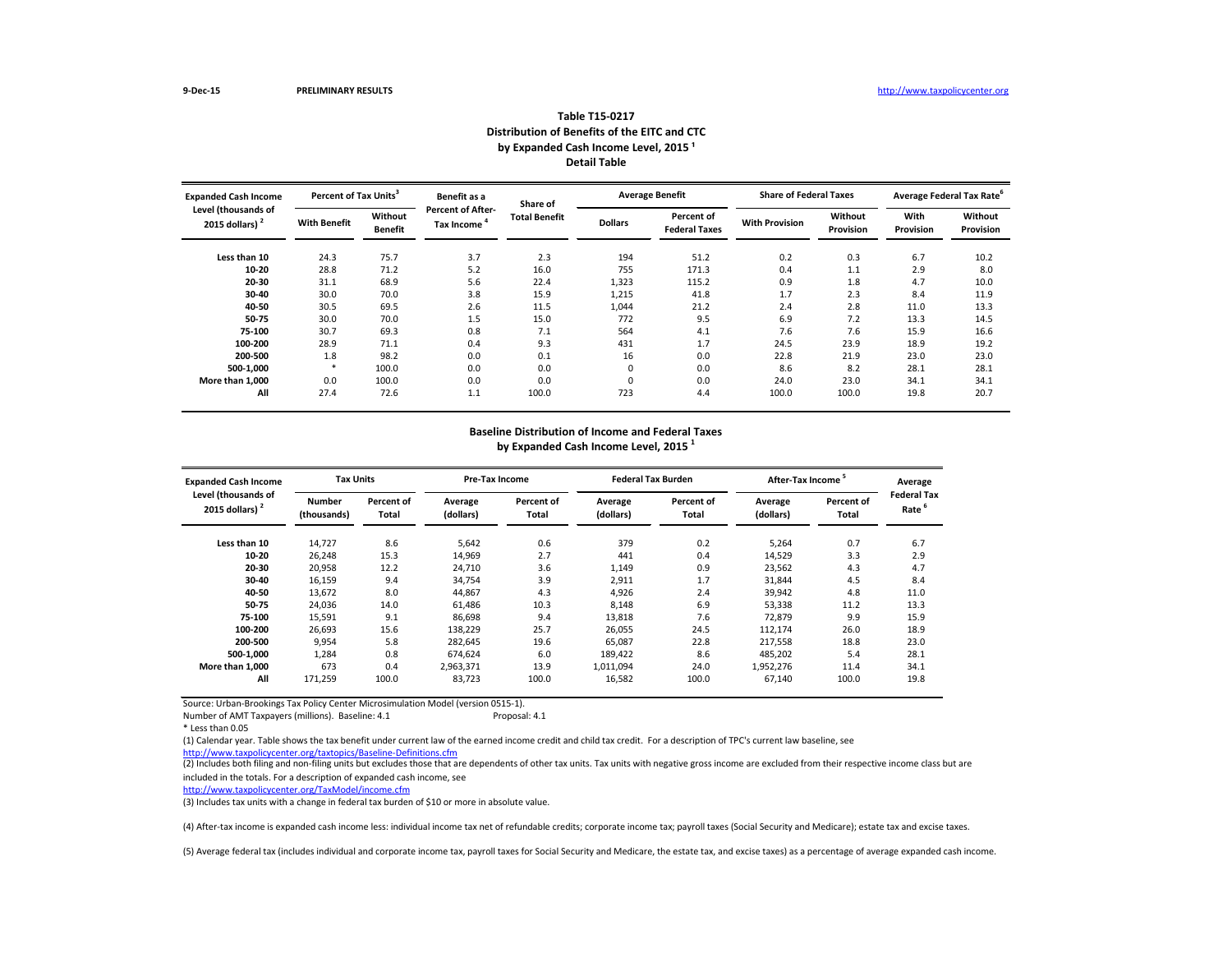| <b>Expanded Cash Income</b>              | Percent of Tax Units <sup>3</sup> |                           | Benefit as a                           | Share of             | <b>Average Benefit</b> |                                    | <b>Share of Federal Taxes</b> |                      | Average Federal Tax Rate <sup>6</sup> |                      |
|------------------------------------------|-----------------------------------|---------------------------|----------------------------------------|----------------------|------------------------|------------------------------------|-------------------------------|----------------------|---------------------------------------|----------------------|
| Level (thousands of<br>2015 dollars) $2$ | <b>With Benefit</b>               | Without<br><b>Benefit</b> | <b>Percent of After-</b><br>Tax Income | <b>Total Benefit</b> | <b>Dollars</b>         | Percent of<br><b>Federal Taxes</b> | <b>With Provision</b>         | Without<br>Provision | With<br>Provision                     | Without<br>Provision |
| Less than 10                             | 20.6                              | 79.4                      | 1.9                                    | 10.0                 | 99                     | 21.1                               | 0.9                           | 1.1                  | 8.4                                   | 10.2                 |
| 10-20                                    | 17.3                              | 82.7                      | 1.6                                    | 35.0                 | 220                    | 26.0                               | 2.6                           | 3.2                  | 5.7                                   | 7.2                  |
| 20-30                                    | 9.5                               | 90.5                      | 1.0                                    | 24.8                 | 234                    | 11.3                               | 4.2                           | 4.5                  | 8.4                                   | 9.4                  |
| 30-40                                    | 5.1                               | 94.9                      | 0.5                                    | 10.9                 | 145                    | 3.5                                | 5.9                           | 6.0                  | 12.1                                  | 12.5                 |
| 40-50                                    | 5.4                               | 94.6                      | 0.5                                    | 10.0                 | 171                    | 2.7                                | 7.1                           | 7.2                  | 14.4                                  | 14.7                 |
| 50-75                                    | 3.5                               | 96.5                      | 0.2                                    | 6.4                  | 75                     | 0.7                                | 16.7                          | 16.5                 | 17.1                                  | 17.2                 |
| 75-100                                   | 3.0                               | 97.0                      | 0.1                                    | 1.9                  | 47                     | 0.3                                | 13.1                          | 12.9                 | 20.0                                  | 20.0                 |
| 100-200                                  | 1.6                               | 98.4                      | 0.0                                    | 0.7                  | 16                     | 0.1                                | 22.0                          | 21.6                 | 22.0                                  | 22.0                 |
| 200-500                                  | 0.1                               | 100.0                     | 0.0                                    | 0.0                  |                        | 0.0                                | 10.2                          | 10.1                 | 26.4                                  | 26.4                 |
| 500-1,000                                | 0.0                               | 100.0                     | 0.0                                    | 0.0                  | 0                      | 0.0                                | 3.5                           | 3.4                  | 30.8                                  | 30.8                 |
| More than 1,000                          | 0.0                               | 100.0                     | 0.0                                    | 0.0                  | 0                      | 0.0                                | 13.5                          | 13.2                 | 36.8                                  | 36.8                 |
| All                                      | 10.4                              | 89.6                      | 0.4                                    | 100.0                | 147                    | 1.9                                | 100.0                         | 100.0                | 18.1                                  | 18.4                 |

(2) Includes both filing and non-filing units but excludes those that are dependents of other tax units. Tax units with negative gross income are excluded from their respective income class but are included in the totals. For a description of expanded cash income, see

\* Less than 0.05

| <b>Expanded Cash Income</b>              | <b>Tax Units</b>             |                     | <b>Pre-Tax Income</b> |                     |                      | <b>Federal Tax Burden</b> | After-Tax Income     |                     | Average                                 |
|------------------------------------------|------------------------------|---------------------|-----------------------|---------------------|----------------------|---------------------------|----------------------|---------------------|-----------------------------------------|
| Level (thousands of<br>2015 dollars) $2$ | <b>Number</b><br>(thousands) | Percent of<br>Total | Average<br>(dollars)  | Percent of<br>Total | Average<br>(dollars) | Percent of<br>Total       | Average<br>(dollars) | Percent of<br>Total | <b>Federal Tax</b><br>Rate <sup>6</sup> |
| Less than 10                             | 12,823                       | 14.8                | 5,607                 | 1.9                 | 470                  | 0.9                       | 5,137                | 2.2                 | 8.4                                     |
| $10 - 20$                                | 20,274                       | 23.4                | 14,829                | 8.0                 | 849                  | 2.6                       | 13,980               | 9.2                 | 5.7                                     |
| $20 - 30$                                | 13,499                       | 15.6                | 24,612                | 8.9                 | 2,078                | 4.2                       | 22,534               | 9.9                 | 8.4                                     |
| 30-40                                    | 9,553                        | 11.0                | 34,693                | 8.9                 | 4,196                | 5.9                       | 30,497               | 9.5                 | 12.1                                    |
| 40-50                                    | 7,482                        | 8.6                 | 44,799                | 9.0                 | 6,429                | 7.1                       | 38,369               | 9.4                 | 14.4                                    |
| 50-75                                    | 10,875                       | 12.6                | 60,830                | 17.7                | 10,388               | 16.7                      | 50,442               | 17.9                | 17.1                                    |
| 75-100                                   | 5,173                        | 6.0                 | 85,880                | 11.9                | 17,157               | 13.1                      | 68,723               | 11.6                | 20.0                                    |
| 100-200                                  | 5,169                        | 6.0                 | 130,821               | 18.1                | 28,800               | 22.0                      | 102,022              | 17.2                | 22.0                                    |
| 200-500                                  | 971                          | 1.1                 | 269,658               | 7.0                 | 71,273               | 10.2                      | 198,385              | 6.3                 | 26.4                                    |
| 500-1,000                                | 112                          | 0.1                 | 683,749               | 2.1                 | 210,749              | 3.5                       | 473,000              | 1.7                 | 30.8                                    |
| More than 1.000                          | 81                           | 0.1                 | 3,056,287             | 6.6                 | 1,126,040            | 13.5                      | 1,930,247            | 5.1                 | 36.8                                    |
| All                                      | 86,656                       | 100.0               | 43,186                | 100.0               | 7,797                | 100.0                     | 35,389               | 100.0               | 18.1                                    |

#### **Table T15-0217 Distribution of Benefits of the EITC and CTC** by Expanded Cash Income Level, 2015<sup>1</sup> **Detail Table - Single Tax Units**

<http://www.taxpolicycenter.org/taxtopics/Baseline-Definitions.cfm> (1) Calendar year. Table shows the tax benefit under current law of the earned income credit and child tax credit. For a description of TPC's current law baseline, see

# **Baseline Distribution of Income and Federal Taxes**

by Expanded Cash Income Level, 2015<sup>1</sup>

<http://www.taxpolicycenter.org/TaxModel/income.cfm>

(3) Includes tax units with a change in federal tax burden of \$10 or more in absolute value.

(4) After-tax income is expanded cash income less: individual income tax net of refundable credits; corporate income tax; payroll taxes (Social Security and Medicare); estate tax and excise taxes.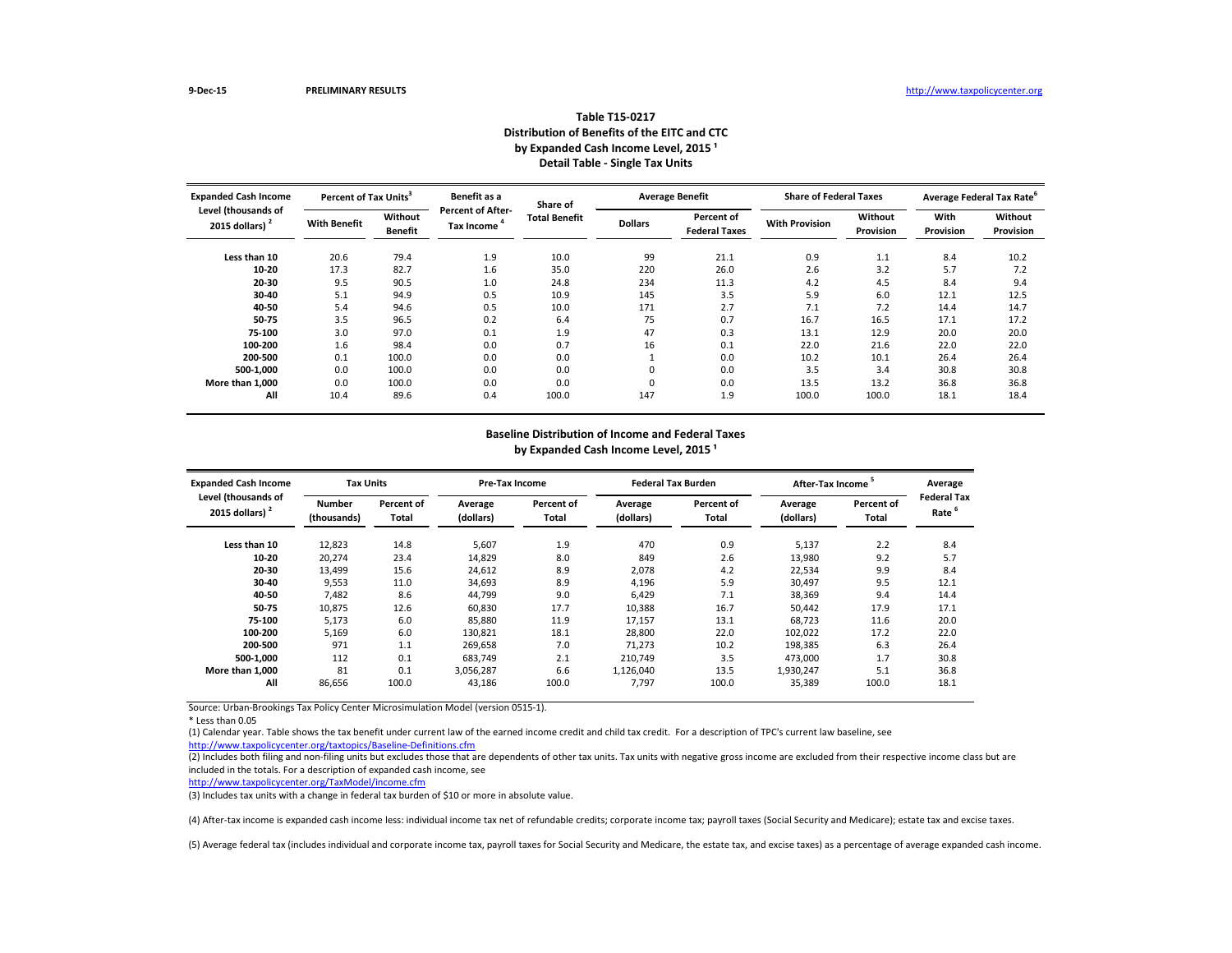| <b>Expanded Cash Income</b>              | Percent of Tax Units <sup>3</sup> |                           | Benefit as a                           | Share of             | <b>Average Benefit</b> |                                    | <b>Share of Federal Taxes</b> |                      | Average Federal Tax Rate <sup>6</sup> |                             |
|------------------------------------------|-----------------------------------|---------------------------|----------------------------------------|----------------------|------------------------|------------------------------------|-------------------------------|----------------------|---------------------------------------|-----------------------------|
| Level (thousands of<br>2015 dollars) $2$ | <b>With Benefit</b>               | Without<br><b>Benefit</b> | <b>Percent of After-</b><br>Tax Income | <b>Total Benefit</b> | <b>Dollars</b>         | Percent of<br><b>Federal Taxes</b> | <b>With Provision</b>         | Without<br>Provision | With<br>Provision                     | Without<br><b>Provision</b> |
| Less than 10                             | 25.4                              | 74.6                      | 5.9                                    | 0.5                  | 286                    | 271.8                              | 0.0                           | 0.0                  | 2.1                                   | 7.9                         |
| 10-20                                    | 41.8                              | 58.2                      | 8.0                                    | 5.4                  | 1,248                  | 1,664.9                            | 0.0                           | 0.1                  | 0.5                                   | 8.5                         |
| 20-30                                    | 47.3                              | 52.8                      | 8.5                                    | 13.7                 | 2,124                  | 2,387.3                            | 0.0                           | 0.3                  | 0.4                                   | 8.9                         |
| 30-40                                    | 45.2                              | 54.8                      | 5.9                                    | 12.9                 | 1,993                  | 195.1                              | 0.2                           | 0.4                  | 2.9                                   | 8.6                         |
| 40-50                                    | 42.7                              | 57.3                      | 3.7                                    | 10.4                 | 1,562                  | 56.0                               | 0.4                           | 0.7                  | 6.2                                   | 9.7                         |
| 50-75                                    | 39.0                              | 61.0                      | 1.9                                    | 18.7                 | 1,052                  | 17.8                               | 2.4                           | 2.8                  | 9.5                                   | 11.1                        |
| 75-100                                   | 39.6                              | 60.4                      | 1.0                                    | 13.8                 | 785                    | 6.7                                | 4.8                           | 5.0                  | 13.5                                  | 14.4                        |
| 100-200                                  | 36.2                              | 63.8                      | 0.5                                    | 23.5                 | 555                    | 2.2                                | 24.9                          | 24.9                 | 18.0                                  | 18.3                        |
| 200-500                                  | 2.0                               | 98.0                      | 0.0                                    | 0.4                  | 19                     | 0.0                                | 28.4                          | 27.7                 | 22.6                                  | 22.6                        |
| 500-1,000                                |                                   | 100.0                     | 0.0                                    | 0.0                  | 0                      | 0.0                                | 10.8                          | 10.5                 | 27.8                                  | 27.8                        |
| More than 1.000                          | 0.0                               | 100.0                     | 0.0                                    | 0.0                  | 0                      | 0.0                                | 27.9                          | 27.3                 | 33.7                                  | 33.7                        |
| All                                      | 32.3                              | 67.7                      | 0.6                                    | 100.0                | 786                    | 2.3                                | 100.0                         | 100.0                | 21.6                                  | 22.1                        |

(2) Includes both filing and non-filing units but excludes those that are dependents of other tax units. Tax units with negative gross income are excluded from their respective income class but are included in the totals. For a description of expanded cash income, see

\* Less than 0.05

| <b>Expanded Cash Income</b>              | <b>Tax Units</b>             |                            | <b>Pre-Tax Income</b> |                     |                      | <b>Federal Tax Burden</b>  | After-Tax Income <sup>3</sup> |                     | Average<br><b>Federal Tax</b> |
|------------------------------------------|------------------------------|----------------------------|-----------------------|---------------------|----------------------|----------------------------|-------------------------------|---------------------|-------------------------------|
| Level (thousands of<br>2015 dollars) $2$ | <b>Number</b><br>(thousands) | Percent of<br><b>Total</b> | Average<br>(dollars)  | Percent of<br>Total | Average<br>(dollars) | Percent of<br><b>Total</b> | Average<br>(dollars)          | Percent of<br>Total | Rate <sup>'</sup>             |
| Less than 10                             | 839                          | 1.4                        | 4,948                 | 0.1                 | 105                  | 0.0                        | 4,843                         | 0.1                 | 2.1                           |
| $10 - 20$                                | 1,960                        | 3.4                        | 15,596                | 0.3                 | 75                   | 0.0                        | 15,521                        | 0.4                 | 0.5                           |
| $20 - 30$                                | 2,937                        | 5.1                        | 24,999                | 0.8                 | 89                   | 0.0                        | 24,910                        | 1.0                 | 0.4                           |
| 30-40                                    | 2,955                        | 5.1                        | 34,975                | 1.1                 | 1,021                | 0.2                        | 33,954                        | 1.4                 | 2.9                           |
| 40-50                                    | 3,032                        | 5.2                        | 45,080                | 1.5                 | 2,789                | 0.4                        | 42,291                        | 1.8                 | 6.2                           |
| 50-75                                    | 8,113                        | 14.0                       | 62,635                | 5.6                 | 5,917                | 2.4                        | 56,718                        | 6.4                 | 9.5                           |
| 75-100                                   | 8,040                        | 13.8                       | 87,457                | 7.7                 | 11,775               | 4.8                        | 75,682                        | 8.5                 | 13.5                          |
| 100-200                                  | 19,326                       | 33.3                       | 141,066               | 29.9                | 25,322               | 24.9                       | 115,744                       | 31.3                | 18.0                          |
| 200-500                                  | 8,681                        | 14.9                       | 284,339               | 27.1                | 64,275               | 28.4                       | 220,064                       | 26.7                | 22.6                          |
| 500-1,000                                | 1,133                        | 2.0                        | 673,359               | 8.4                 | 186,897              | 10.8                       | 486,462                       | 7.7                 | 27.8                          |
| More than 1,000                          | 565                          | 1.0                        | 2,888,972             | 17.9                | 973,043              | 27.9                       | 1,915,929                     | 15.1                | 33.7                          |
| All                                      | 58,086                       | 100.0                      | 157,102               | 100.0               | 33,862               | 100.0                      | 123,240                       | 100.0               | 21.6                          |
|                                          |                              |                            |                       |                     |                      |                            |                               |                     |                               |

#### **Table T15-0217 Distribution of Benefits of the EITC and CTC** by Expanded Cash Income Level, 2015<sup>1</sup> **Detail Table - Married Tax Units Filing Jointly**

<http://www.taxpolicycenter.org/taxtopics/Baseline-Definitions.cfm> (1) Calendar year. Table shows the tax benefit under current law of the earned income credit and child tax credit. For a description of TPC's current law baseline, see

# **Baseline Distribution of Income and Federal Taxes**

by Expanded Cash Income Level, 2015<sup>1</sup>

<http://www.taxpolicycenter.org/TaxModel/income.cfm>

(3) Includes tax units with a change in federal tax burden of \$10 or more in absolute value.

(4) After-tax income is expanded cash income less: individual income tax net of refundable credits; corporate income tax; payroll taxes (Social Security and Medicare); estate tax and excise taxes.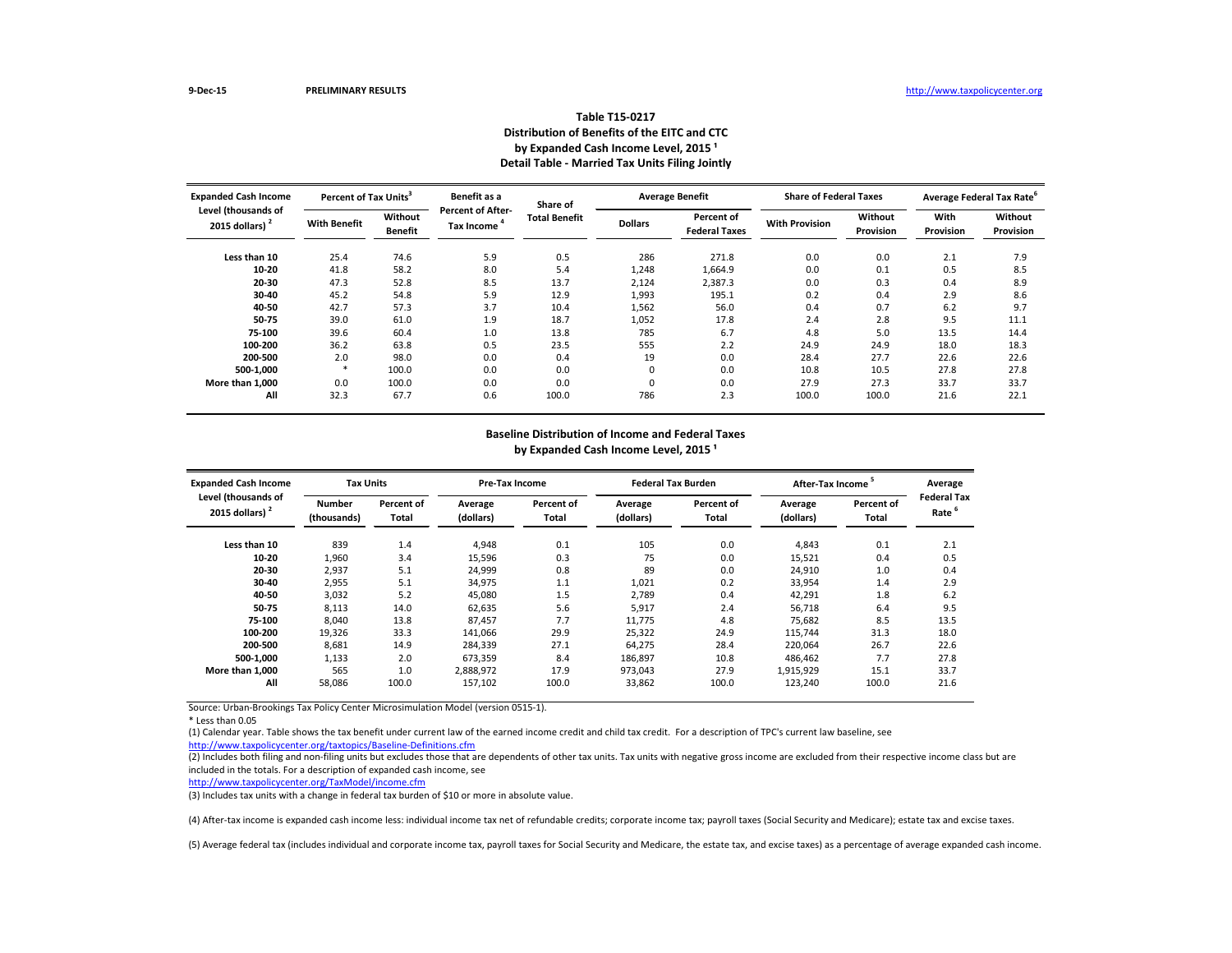| <b>Expanded Cash Income</b>              | Percent of Tax Units <sup>3</sup> |                           | Benefit as a                                  | Share of             | <b>Average Benefit</b> |                                    | <b>Share of Federal Taxes</b> |                      | Average Federal Tax Rate <sup>6</sup> |                             |
|------------------------------------------|-----------------------------------|---------------------------|-----------------------------------------------|----------------------|------------------------|------------------------------------|-------------------------------|----------------------|---------------------------------------|-----------------------------|
| Level (thousands of<br>2015 dollars) $2$ | <b>With Benefit</b>               | Without<br><b>Benefit</b> | <b>Percent of After-</b><br><b>Tax Income</b> | <b>Total Benefit</b> | <b>Dollars</b>         | Percent of<br><b>Federal Taxes</b> | <b>With Provision</b>         | Without<br>Provision | With<br>Provision                     | Without<br><b>Provision</b> |
| Less than 10                             | 77.6                              | 22.5                      | 19.5                                          | 2.1                  | 1,458                  | $-203.8$                           | $-0.5$                        | 0.3                  | $-10.6$                               | 11.0                        |
| 10-20                                    | 86.6                              | 13.4                      | 20.2                                          | 19.8                 | 3,457                  | $-204.5$                           | $-4.7$                        | 3.3                  | $-11.0$                               | 11.5                        |
| 20-30                                    | 90.8                              | 9.3                       | 16.7                                          | 28.1                 | 4,370                  | $-336.1$                           | $-4.0$                        | 6.4                  | $-5.2$                                | 12.4                        |
| 30-40                                    | 89.9                              | 10.1                      | 10.9                                          | 18.9                 | 3,736                  | 643.4                              | 1.4                           | 7.1                  | 1.7                                   | 12.4                        |
| 40-50                                    | 84.9                              | 15.1                      | 6.9                                           | 12.6                 | 2,882                  | 98.6                               | 6.1                           | 8.2                  | 6.5                                   | 13.0                        |
| 50-75                                    | 79.2                              | 20.9                      | 3.7                                           | 14.0                 | 2,024                  | 31.7                               | 21.1                          | 18.8                 | 10.5                                  | 13.8                        |
| 75-100                                   | 67.6                              | 32.4                      | 1.5                                           | 3.4                  | 1,059                  | 8.2                                | 19.7                          | 14.4                 | 15.0                                  | 16.2                        |
| 100-200                                  | 34.4                              | 65.6                      | 0.4                                           | 1.1                  | 379                    | 1.5                                | 33.6                          | 23.1                 | 19.4                                  | 19.7                        |
| 200-500                                  | 0.5                               | 99.5                      | 0.0                                           | 0.0                  | 6                      | 0.0                                | 11.3                          | 7.7                  | 24.2                                  | 24.2                        |
| 500-1,000                                | 0.0                               | 100.0                     | 0.0                                           | 0.0                  | 0                      | 0.0                                | 3.2                           | 2.2                  | 29.1                                  | 29.1                        |
| More than 1.000                          | 0.0                               | 100.0                     | 0.0                                           | 0.0                  | 0                      | 0.0                                | 12.6                          | 8.5                  | 34.1                                  | 34.1                        |
| All                                      | 79.1                              | 20.9                      | 6.0                                           | 100.0                | 2,751                  | 48.0                               | 100.0                         | 100.0                | 11.1                                  | 16.4                        |

(2) Includes both filing and non-filing units but excludes those that are dependents of other tax units. Tax units with negative gross income are excluded from their respective income class but are included in the totals. For a description of expanded cash income, see

Source: Urban-Brookings Tax Policy Center Microsimulation Model (version 0515-1).

\* Less than 0.05

| <b>Expanded Cash Income</b>              | <b>Tax Units</b>             |                     | <b>Pre-Tax Income</b> |                     |                      | <b>Federal Tax Burden</b> | <b>After-Tax Income</b> |                            | Average                    |
|------------------------------------------|------------------------------|---------------------|-----------------------|---------------------|----------------------|---------------------------|-------------------------|----------------------------|----------------------------|
| Level (thousands of<br>2015 dollars) $2$ | <b>Number</b><br>(thousands) | Percent of<br>Total | Average<br>(dollars)  | Percent of<br>Total | Average<br>(dollars) | Percent of<br>Total       | Average<br>(dollars)    | <b>Percent of</b><br>Total | <b>Federal Tax</b><br>Rate |
| Less than 10                             | 919                          | 3.9                 | 6,748                 | 0.5                 | $-716$               | $-0.5$                    | 7,464                   | 0.6                        | $-10.6$                    |
| $10 - 20$                                | 3,727                        | 15.8                | 15,392                | 4.7                 | $-1,691$             | $-4.7$                    | 17,082                  | 5.9                        | $-11.0$                    |
| $20 - 30$                                | 4,182                        | 17.7                | 24,808                | 8.5                 | $-1,300$             | $-4.0$                    | 26,108                  | 10.0                       | $-5.2$                     |
| 30-40                                    | 3,290                        | 13.9                | 34,738                | 9.4                 | 581                  | 1.4                       | 34,157                  | 10.3                       | 1.7                        |
| 40-50                                    | 2,840                        | 12.0                | 44,828                | 10.4                | 2,923                | 6.1                       | 41,905                  | 10.9                       | 6.5                        |
| 50-75                                    | 4,482                        | 19.0                | 61,026                | 22.4                | 6,376                | 21.1                      | 54,650                  | 22.5                       | 10.5                       |
| 75-100                                   | 2,069                        | 8.8                 | 85.747                | 14.5                | 12,860               | 19.7                      | 72,888                  | 13.9                       | 15.0                       |
| 100-200                                  | 1,806                        | 7.6                 | 129,990               | 19.2                | 25,209               | 33.6                      | 104,781                 | 17.4                       | 19.4                       |
| 200-500                                  | 235                          | 1.0                 | 270,186               | 5.2                 | 65,393               | 11.3                      | 204,793                 | 4.4                        | 24.2                       |
| 500-1,000                                | 22                           | 0.1                 | 681,258               | 1.2                 | 198,427              | 3.2                       | 482,832                 | 1.0                        | 29.1                       |
| More than 1,000                          | 14                           | 0.1                 | 3,700,469             | 4.1                 | 1,261,437            | 12.6                      | 2,439,032               | 3.0                        | 34.1                       |
| All                                      | 23,633                       | 100.0               | 51,742                | 100.0               | 5,728                | 100.0                     | 46,014                  | 100.0                      | 11.1                       |

#### **Table T15-0217 Distribution of Benefits of the EITC and CTC** by Expanded Cash Income Level, 2015<sup>1</sup> **Detail Table - Head of Household Tax Units**

<http://www.taxpolicycenter.org/taxtopics/Baseline-Definitions.cfm> (1) Calendar year. Table shows the tax benefit under current law of the earned income credit and child tax credit. For a description of TPC's current law baseline, see

# **Baseline Distribution of Income and Federal Taxes**

by Expanded Cash Income Level, 2015<sup>1</sup>

<http://www.taxpolicycenter.org/TaxModel/income.cfm>

(3) Includes tax units with a change in federal tax burden of \$10 or more in absolute value.

(4) After-tax income is expanded cash income less: individual income tax net of refundable credits; corporate income tax; payroll taxes (Social Security and Medicare); estate tax and excise taxes.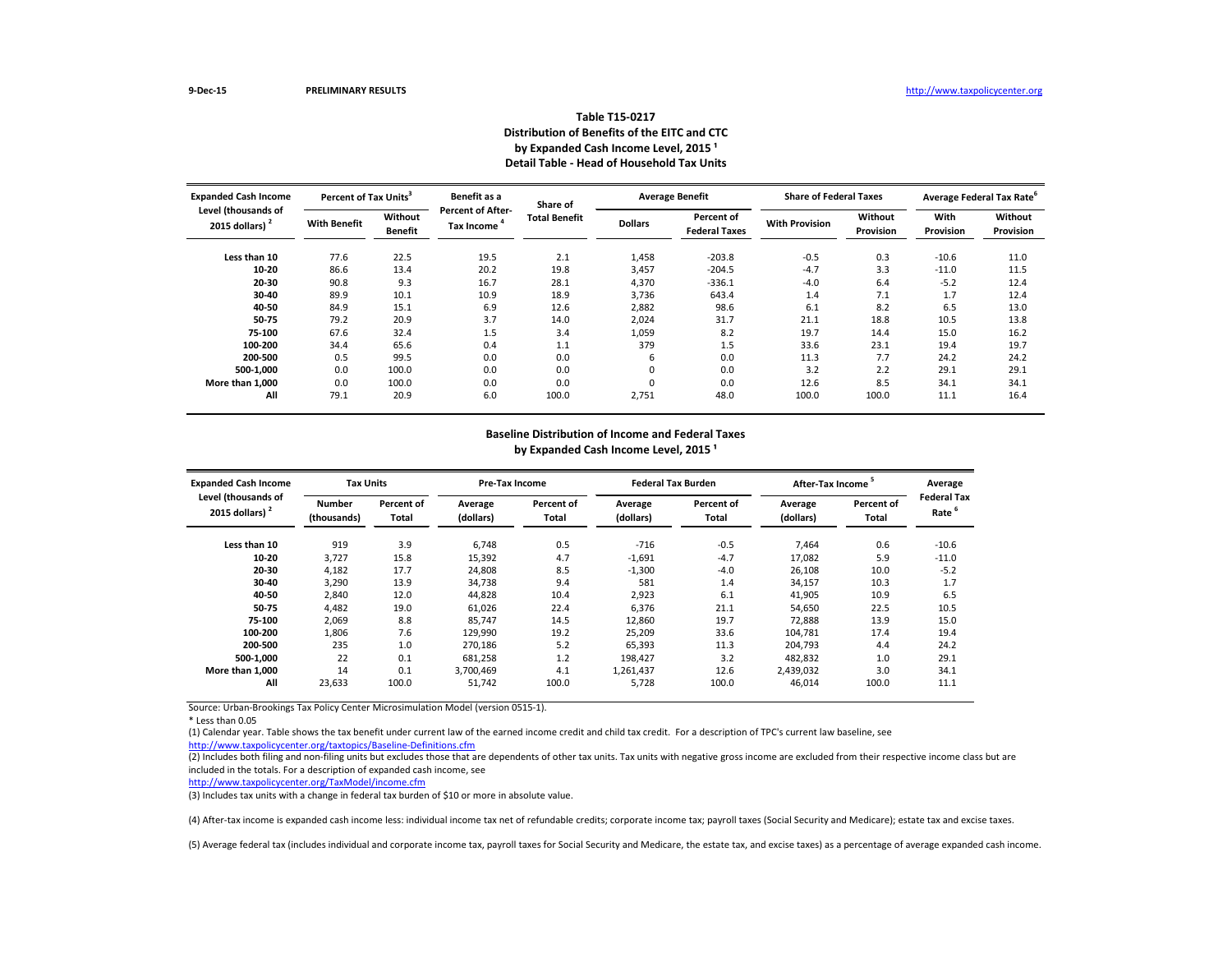#### **Baseline Distribution of Income and Federal Taxes** by Expanded Cash Income Level, 2015<sup>1</sup>

| <b>Expanded Cash Income</b>                       | Percent of Tax Units <sup>3</sup> |                           | Benefit as a                           | <b>Share of Total</b> |                | <b>Average Benefit</b>             | <b>Share of Federal Taxes</b> |                      | Average Federal Tax Rate <sup>6</sup> |                      |
|---------------------------------------------------|-----------------------------------|---------------------------|----------------------------------------|-----------------------|----------------|------------------------------------|-------------------------------|----------------------|---------------------------------------|----------------------|
| Level (thousands of<br>2015 dollars) <sup>2</sup> | <b>With Benefit</b>               | Without<br><b>Benefit</b> | <b>Percent of After-</b><br>Tax Income | <b>Benefit</b>        | <b>Dollars</b> | Percent of<br><b>Federal Taxes</b> | <b>With Provision</b>         | Without<br>Provision | With<br><b>Provision</b>              | Without<br>Provision |
| Less than 10                                      | 75.5                              | 24.5                      | 20.3                                   | 1.6                   | 1,472          | $-192.2$                           | $-0.1$                        | 0.1                  | $-11.8$                               | 10.9                 |
| $10 - 20$                                         | 88.1                              | 11.9                      | 20.9                                   | 15.1                  | 3,578          | $-198.9$                           | $-0.7$                        | 0.6                  | $-11.7$                               | 11.6                 |
| $20 - 30$                                         | 94.2                              | 5.8                       | 17.1                                   | 22.1                  | 4,510          | $-304.4$                           | $-0.7$                        | 1.3                  | $-6.0$                                | 12.2                 |
| $30 - 40$                                         | 95.3                              | 4.7                       | 11.7                                   | 15.8                  | 4,058          | 2,636.7                            | 0.1                           | 1.4                  | 0.4                                   | 12.1                 |
| 40-50                                             | 94.6                              | 5.4                       | 7.9                                    | 11.4                  | 3,350          | 140.9                              | 0.8                           | 1.7                  | 5.3                                   | 12.8                 |
| 50-75                                             | 91.6                              | 8.4                       | 4.3                                    | 15.7                  | 2,381          | 40.1                               | 3.7                           | 4.7                  | 9.6                                   | 13.5                 |
| 75-100                                            | 87.0                              | 13.0                      | 2.1                                    | 7.6                   | 1,597          | 13.2                               | 5.4                           | 5.6                  | 13.9                                  | 15.8                 |
| 100-200                                           | 67.2                              | 32.8                      | 0.9                                    | 10.2                  | 1,008          | 4.0                                | 24.0                          | 22.8                 | 17.9                                  | 18.6                 |
| 200-500                                           | 3.5                               | 96.5                      | 0.0                                    | 0.2                   | 32             | 0.1                                | 28.2                          | 25.8                 | 22.7                                  | 22.7                 |
| 500-1,000                                         |                                   | 100.0                     | 0.0                                    | 0.0                   | 0              | 0.0                                | 10.9                          | 10.0                 | 28.0                                  | 28.0                 |
| More than 1,000                                   | 0.0                               | 100.0                     | 0.0                                    | 0.0                   | 0              | 0.0                                | 28.2                          | 25.8                 | 33.9                                  | 33.9                 |
| All                                               | 74.6                              | 25.4                      | 2.3                                    | 100.0                 | 2,234          | 9.4                                | 100.0                         | 100.0                | 19.9                                  | 21.8                 |

Source: Urban-Brookings Tax Policy Center Microsimulation Model (version 0515-1).

(2) Includes both filing and non-filing units but excludes those that are dependents of other tax units. Tax units with negative gross income are excluded from their respective income class but are included in the totals. For a description of expanded cash income, see

\* Less than 0.05

Note: Tax units with children are those claiming an exemption for children at home or away from home.

| <b>Expanded Cash Income</b>              | <b>Tax Units</b>             |                            | <b>Pre-Tax Income</b> |                            |                      | <b>Federal Tax Burden</b> | After-Tax Income <sup>3</sup> | Average                           |                                        |
|------------------------------------------|------------------------------|----------------------------|-----------------------|----------------------------|----------------------|---------------------------|-------------------------------|-----------------------------------|----------------------------------------|
| Level (thousands of<br>2015 dollars) $2$ | <b>Number</b><br>(thousands) | Percent of<br><b>Total</b> | Average<br>(dollars)  | Percent of<br><b>Total</b> | Average<br>(dollars) | Percent of<br>Total       | Average<br>(dollars)          | <b>Percent of</b><br><b>Total</b> | <b>Federal Ta</b><br>Rate <sup>6</sup> |
| Less than 10                             | 1,201                        | 2.4                        | 6,477                 | 0.1                        | -766                 | $-0.1$                    | 7,243                         | 0.2                               | $-11.8$                                |
| $10 - 20$                                | 4,695                        | 9.4                        | 15,357                | 1.2                        | $-1,800$             | $-0.7$                    | 17,157                        | 1.7                               | $-11.7$                                |
| 20-30                                    | 5,453                        | 10.9                       | 24,859                | 2.3                        | $-1,481$             | $-0.7$                    | 26,340                        | 3.0                               | $-6.0$                                 |
| 30-40                                    | 4,328                        | 8.7                        | 34,799                | 2.5                        | 154                  | 0.1                       | 34,645                        | 3.2                               | 0.4                                    |
| 40-50                                    | 3,781                        | 7.6                        | 44,841                | 2.9                        | 2,378                | 0.8                       | 42,462                        | 3.4                               | 5.3                                    |
| 50-75                                    | 7,344                        | 14.7                       | 61,661                | 7.6                        | 5,936                | 3.7                       | 55,725                        | 8.6                               | 9.6                                    |
| 75-100                                   | 5,290                        | 10.6                       | 87,129                | 7.8                        | 12,138               | 5.4                       | 74,990                        | 8.3                               | 13.9                                   |
| 100-200                                  | 11,313                       | 22.7                       | 140,758               | 26.8                       | 25,139               | 24.0                      | 115,620                       | 27.5                              | 17.9                                   |
| 200-500                                  | 5,128                        | 10.3                       | 286,805               | 24.8                       | 65,152               | 28.2                      | 221,654                       | 23.9                              | 22.7                                   |
| 500-1,000                                | 690                          | 1.4                        | 669,834               | 7.8                        | 187,644              | 10.9                      | 482,190                       | 7.0                               | 28.0                                   |
| More than 1,000                          | 341                          | 0.7                        | 2,897,339             | 16.6                       | 980,743              | 28.2                      | 1,916,595                     | 13.7                              | 33.9                                   |
| All                                      | 49,840                       | 100.0                      | 119,143               | 100.0                      | 23,760               | 100.0                     | 95,383                        | 100.0                             | 19.9                                   |

<http://www.taxpolicycenter.org/taxtopics/Baseline-Definitions.cfm>

### **Table T15-0217 Distribution of Benefits of the EITC and CTC** by Expanded Cash Income Level, 2015<sup>1</sup> **Detail Table - Tax Units with Children**

| Average<br>Federal Tax<br>Rate <sup>6</sup>                   |  |
|---------------------------------------------------------------|--|
| -11.8<br>-11.7<br>$-6.0$<br>0.4<br>5.3<br>9.6<br>13.9<br>17.9 |  |
| 22.7<br>28.0<br>33.9<br>19.9                                  |  |

(1) Calendar year. Table shows the tax benefit under current law of the earned income credit and child tax credit. For a description of TPC's current law baseline, see

<http://www.taxpolicycenter.org/TaxModel/income.cfm>

(3) Includes tax units with a change in federal tax burden of \$10 or more in absolute value.

(4) After-tax income is expanded cash income less: individual income tax net of refundable credits; corporate income tax; payroll taxes (Social Security and Medicare); estate tax and excise taxes.